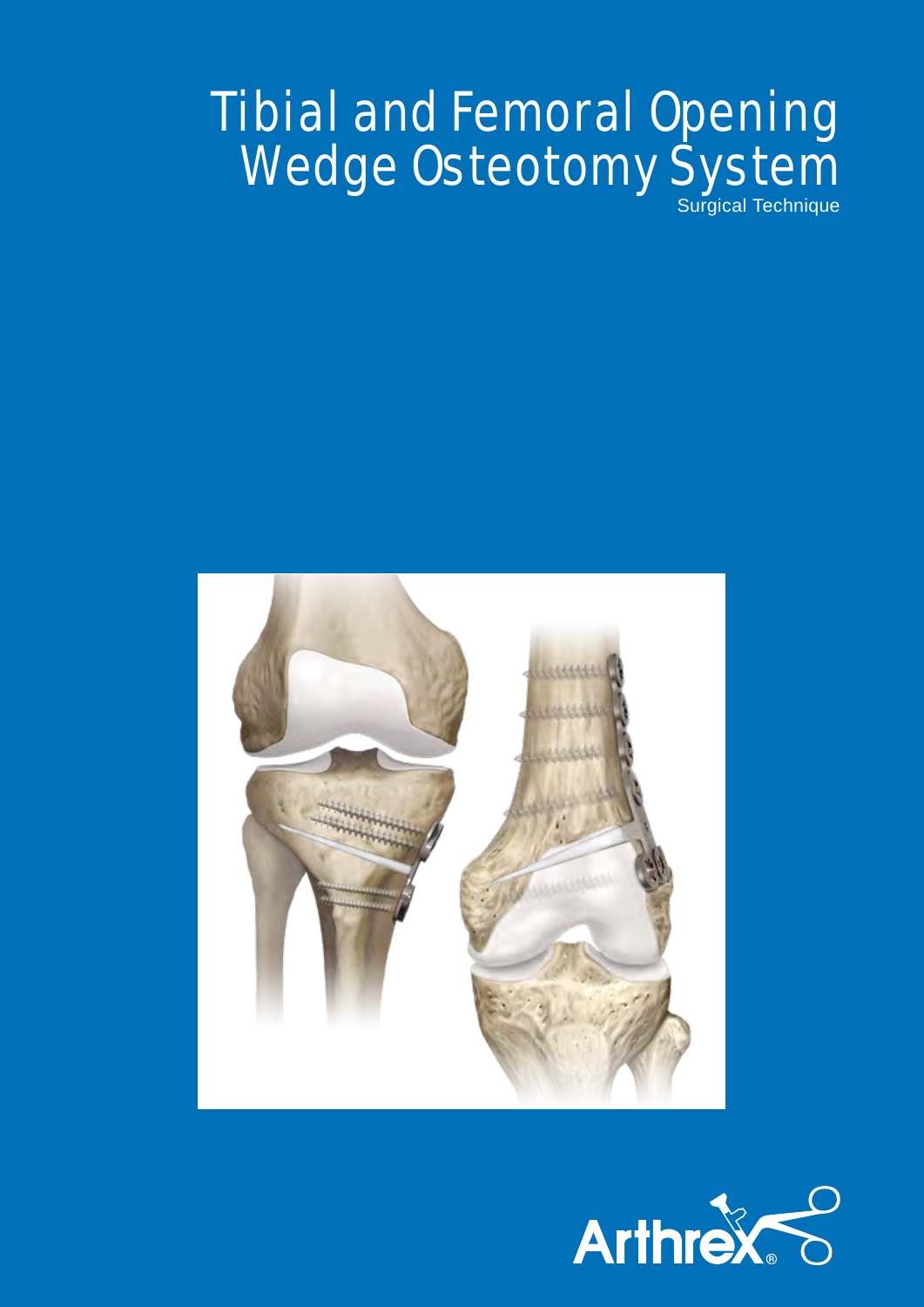## Tibial and Femoral Opening Wedge Osteotomy





Prior to the osteotomy, a diagnostic arthroscopy is performed to verify the status of the articular cartilage and menisci. Any necessary debridement and resection is carried out at this time. Focal defects in the articular surface may be addressed using the Osteochondral Autograft Transfer System (OATS).

Opening wedge osteotomy system set (AR-**13305S**)



Insert the 3mm osteotomy guide pin into the tibia (medial to lateral) and drill within 1cm of the lateral cortex. Insert the osteotomy guide assembly onto the guide pin so that the laser line on the pin aligns with the back of the guide assembly (as shown above).

Insert the parallel guide sleeve assembly onto the osteotomy guide assembly.

The parallel guide sleeve assembly should be rotated to reproduce the existing A/P slope of the tibial plateau.

Using the adjustment knob, the angle of the guide can be adjusted so the distal pins will enter the proximal tibia above the tibial tubercle. The adjustment knob is now tightened.

Drill two 2.4mm osteotomy guide pins through the drill sleeves within 1cm of the lateral cortex.

If the position is acceptable, the guide and the 3mm guide pin (placed transversely) must be removed.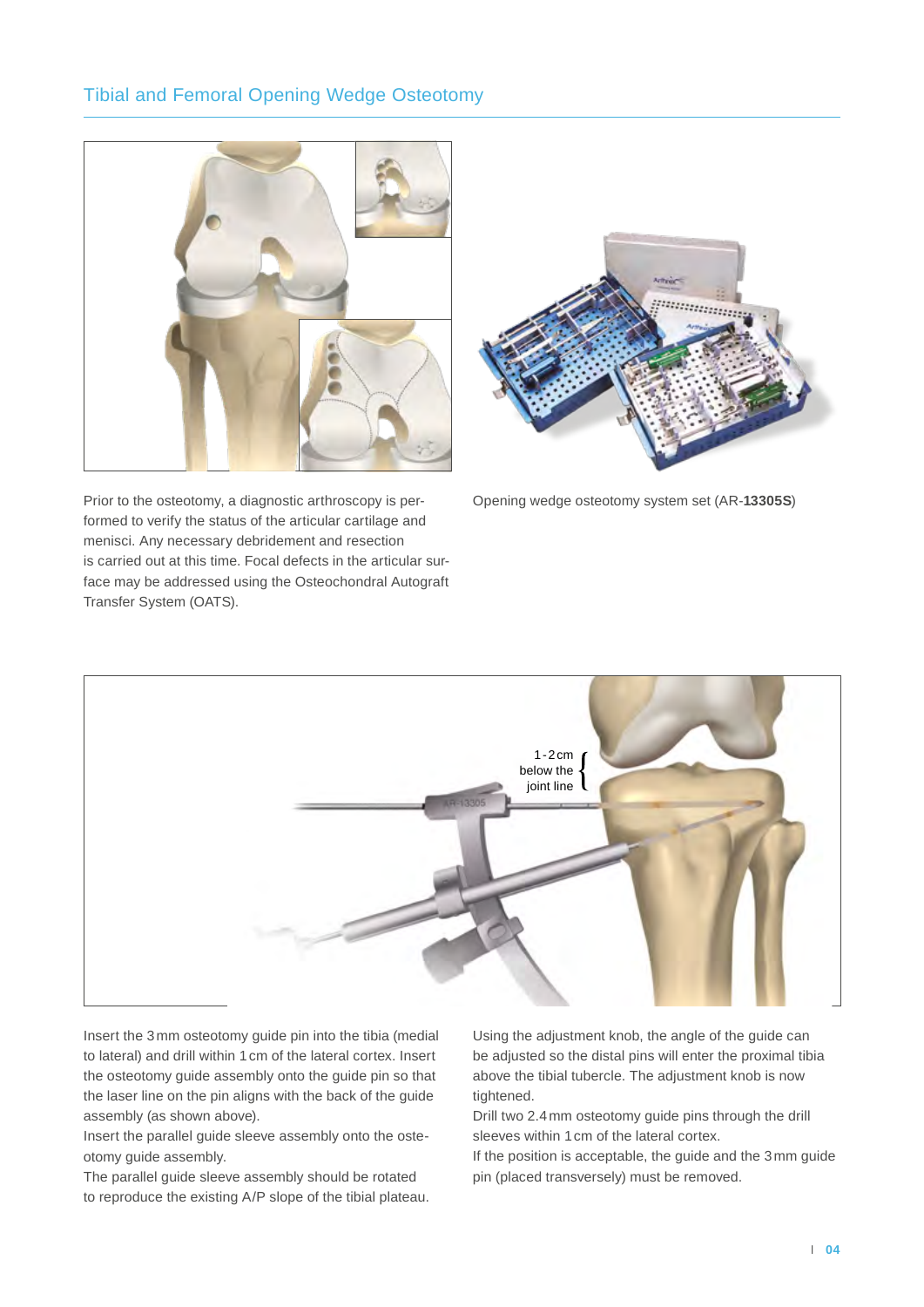

Position the cutting guide over the remaining pins. Secure it to the tibia by driving the headed pin into the central cannulation of the guide.

An oscillating saw positioned against the inferior surface of the cutting guide is used to cut the tibial cortex medially, anteriorly, and posteriorly to within 1cm of the lateral cortex.

**Note:** To prevent blockade of the saw blade and damage to the retractor, please avoid hitting the radiolucent retractor (AR-**13311**) longer and more powerfully than necessary.



Use the osteotome handle and blades, available in widths of 10, 25 and 35mm, to complete the osteotomy. Leave the "breakaway" guide pins in place with the osteotome used inferiorly. Fluoroscopic confirmation should be checked repeatedly throughout the cutting process.



Insert the Osteotomy Jack into the cut to gently open the osteotomy. The size of correction achieved can be determined using the wedge trial for HTO or the osteotomy wedge may be inserted and driven slowly with a mallet to the predetermined correction. The mm marks may be read on the wedge tines. Remove the handle and leave the tines in place.

Bone graft may be packed in the space between the tines.



Opening wedge osteotomy plates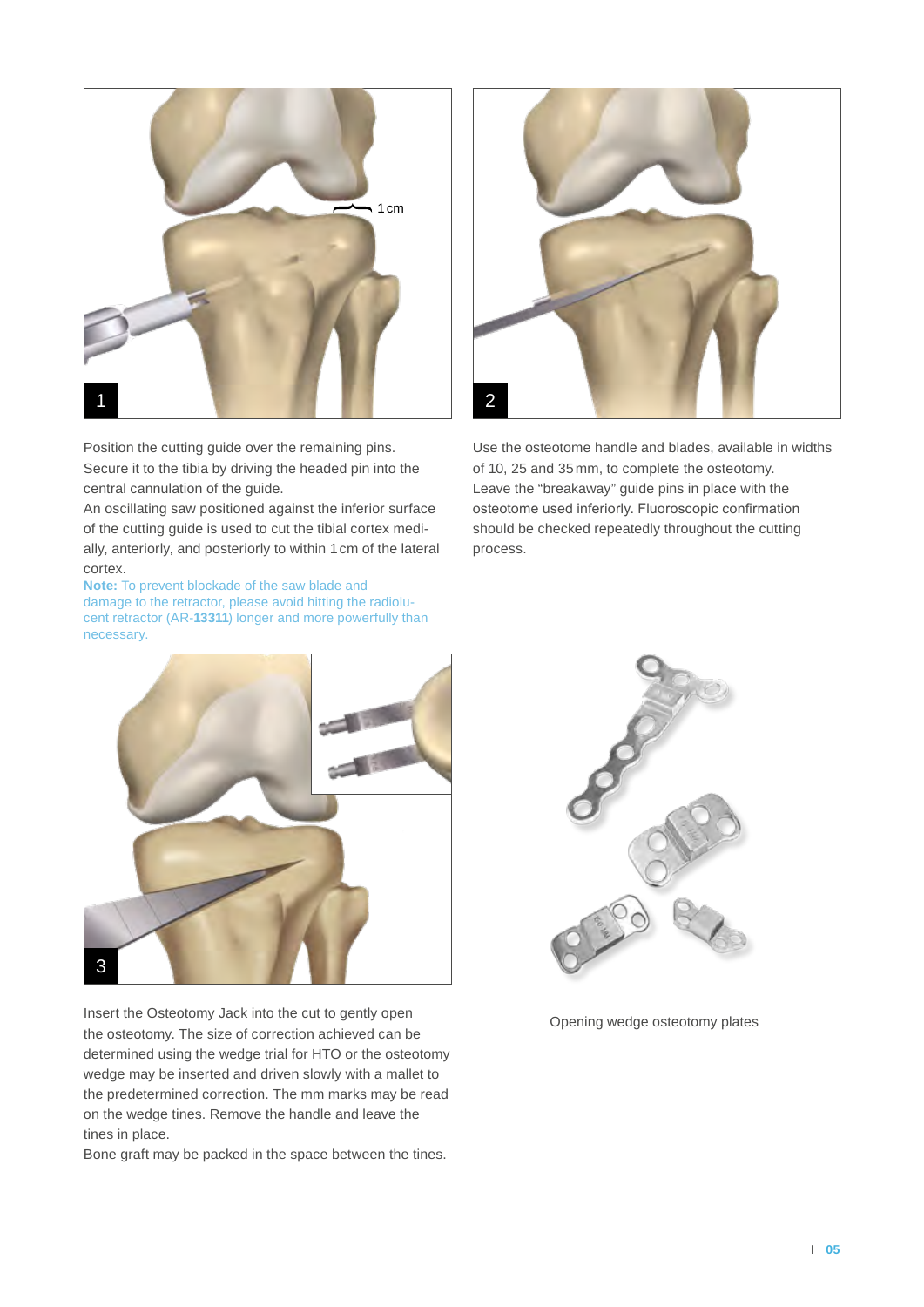

Then insert the tibial opening wedge osteotomy plate between the tines. The plate routinely sits just anterior to the medial collateral ligament. Fix two stainless steel 6.5mm cancellous screws proximally.



Remove the tines and close the osteotomy down onto the plate tooth ensuring optimum bone-to-tooth contact. Fix distally with two 4.5mm cortical screws. Following plate fixation, insert allograft or autograft bone into the anterior and posterior aspect of the defect.



Final fixation of the tibial opening wedge osteotomy. Dress the knee and place in a post-op hinged brace. Begin passive range of motion immediately with a CPM machine. Ambulation is restricted to non-weight-bearing with crutches.

INNOTERE 3D wedges bone substitute is used to fill the osteotomy.



As a comparison, the distal femoral opening wedge osteotomy utilizes the same technique principles as the tibial system. Specifically designed femoral plates take into account the anatomical differences between the distal femur and proximal tibia. ACP-soaked INNOTERE 3D wedges or INNOTERE Paste-CPC can be placed into the bone void to fill the osteotomy wedge.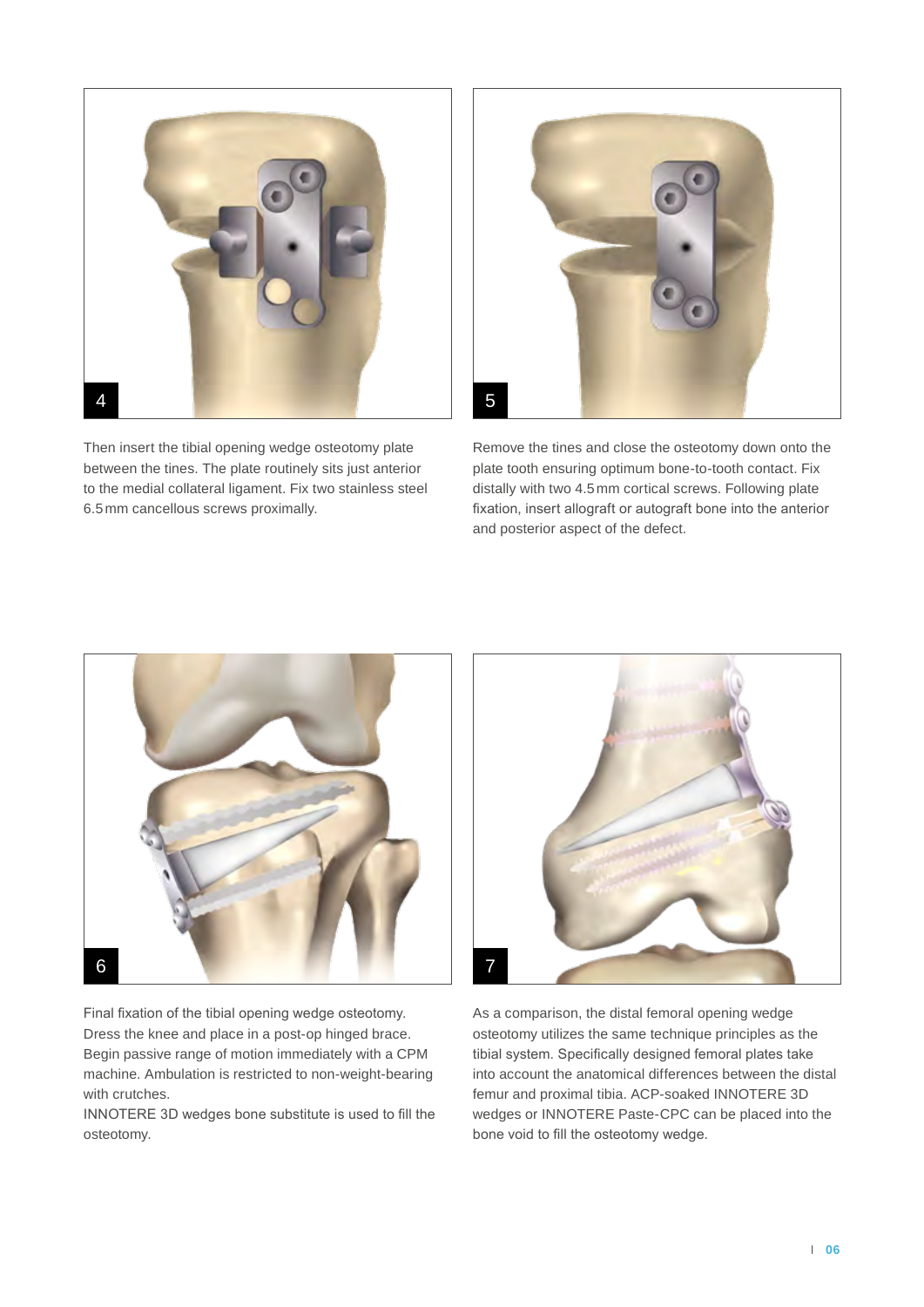Using the full-length, standing A/P radiograph, a line is drawn from the center of the femoral head to the center of the tibiotalar joint.

This demonstrates the patient's mechanical axis. Another line is drawn from the center of the femoral head to a point midway in the lateral knee joint.\*

A final line is drawn from the center of the tibiotalar joint to the same point in the lateral knee joint. The angle formed by the intersection of these two lines determines the degree of correction required to return the patient's mechanical axis to the point of intersection on the lateral side. Prior to final fixation, the alignment will be verified by external examination and fluoroscopy.

\*This point is located at 62.5% of the width of the proximal tibia (i.e., 80 mm [width of proximal tibia]  $x .625 = 50$  mm)



### Ordering Information

#### Osteotomy Plates

| <b>Product Description</b>                        | <b>Item Number</b> |
|---------------------------------------------------|--------------------|
| Tibial opening wedge osteotomy plate, 3 mm        | AR-13200-03.0      |
| Tibial opening wedge osteotomy plate, 5 mm        | AR-13200-05.0      |
| Tibial opening wedge osteotomy plate, 7.5 mm      | AR-13200-07.5      |
| Tibial opening wedge osteotomy plate, 9 mm        | AR-13200-09.0      |
| Tibial opening wedge osteotomy plate, 10 mm       | AR-13200-10.0      |
| Tibial opening wedge osteotomy plate, 11 mm       | AR-13200-11.0      |
| Tibial opening wedge osteotomy plate, 12.5 mm     | AR-13200-12.5      |
| Tibial opening wedge osteotomy plate, 15 mm       | AR-13200-15.0      |
| Tibial opening wedge osteotomy plate, 17.5 mm     | AR-13200-17.5      |
| Tibial A/P sloped osteotomy plate, 5 mm           | AR-13200PA-05.0    |
| Tibial A/P sloped osteotomy plate, 7.5 mm         | AR-13200PA-07.5    |
| Tibial A/P sloped osteotomy plate, 9 mm           | AR-13200PA-09.0    |
| Tibial A/P sloped osteotomy plate, 10 mm          | AR-13200PA-10.0    |
| Tibial A/P sloped osteotomy plate, 11 mm          | AR-13200PA-11.0    |
| Tibial A/P sloped osteotomy plate, 12.5 mm        | AR-13200PA-12.5    |
| Tibial A/P sloped osteotomy plate, 15 mm          | AR-13200PA-15.0    |
| Tibial A/P sloped osteotomy plate, 17.5 mm        | AR-13200PA-17.5    |
| Distal tibial opening wedge osteotomy plate, 5 mm | AR-13200D-05       |
| Distal tibial opening wedge osteotomy plate, 6 mm | AR-13200D-06       |
| Distal tibial opening wedge osteotomy plate, 7 mm | AR-13200D-07       |

| Distal tibial opening wedge osteotomy plate, 8 mm  | AR-13200D-08  |
|----------------------------------------------------|---------------|
| Distal tibial opening wedge osteotomy plate, 9 mm  | AR-13200D-09  |
| Distal tibial opening wedge osteotomy plate, 10 mm | AR-13200D-10  |
| Femoral opening wedge osteotomy plate, 5 mm        | AR-13100-05.0 |
| Femoral opening wedge osteotomy plate, 7.5 mm      | AR-13100-07.5 |
| Femoral opening wedge osteotomy plate, 9 mm        | AR-13100-09   |
| Femoral opening wedge osteotomy plate, 10 mm       | AR-13100-10.0 |
| Femoral opening wedge osteotomy plate, 11 mm       | AR-13100-11   |
| Femoral opening wedge osteotomy plate, 12.5 mm     | AR-13100-12.5 |
| Femoral opening wedge osteotomy plate, 15 mm       | AR-13100-15.0 |
| Femoral opening wedge osteotomy plate, 17.5 mm     | AR-13100-17.5 |

#### Recommended Bone Graft Substitute

| <b>Product Description</b>              | <b>Item Number</b> |
|-----------------------------------------|--------------------|
| INNOTERE osteotomy wedge, 7 mm x 30 mm  | 721TS1             |
| INNOTERE osteotomy wedge, 10 mm x 30 mm | 721TS2             |
| INNOTERE osteotomy wedge, 12 mm x 35 mm | 721TS3             |
| INNOTERE osteotomy wedge, 15 mm x 35 mm | 721TS4             |
| <b>INNOTERE Paste-CPC, 3 cc</b>         | 111VX2             |

Please note that not all products advertised in this brochure / surgical technique guide may be available in all countries. Please ask the Arthrex Customer Service or your local Arthrex Representative before ordering if the desired product is available for delivery. Thank you very much.